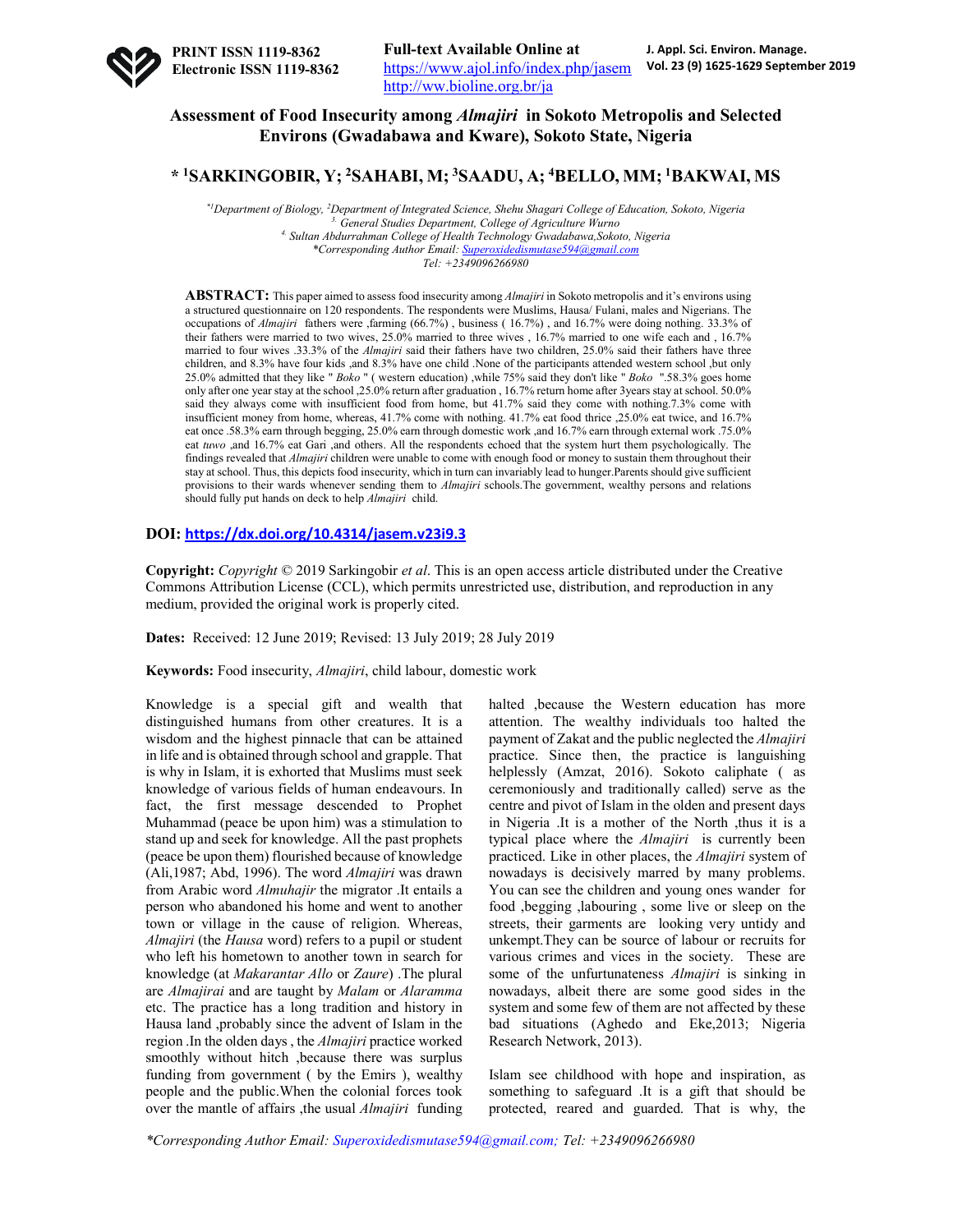children and young ones have emphatic rights .The right to have a healthy start , the right to healthcare, the right to proper nutrition, the right to dignity of life , the right to receive from society, government, and the right to education and skill acquisition among others ( Alazhar University/ UNICEF, 2005; Saiful, 2015). Holy Quran says "Should he keep her with dishonour or bury her in earth?". This is a strong criticism and caveat to those that maltreat female scions, and male alike (Saiful, 2015). One public health concern about nowadays *Almajiri* is the issue of food insecurity and hunger .Food is vital for existence and normal functioning of all biological systems ,let alone the bigger animals, the *Homo sapiens* (Food and Agriculture Organization of the United Nations, 2018) .Even in the Holy Quran ,health has been emphasized and food is one of the ingredients required to maintain it ( Alazhar University/ UNICEF, 2005).

Children or teen who strive with hunger are sick more often, recover more slowly and are more likely to be hospitalized. They lack enough biological fuel to concentrate and perform less in school. They have higher levels of behavioural, emotional, aggressive and anxious problems. Their academic is usually low (American Academy of Paediatrics, 2015). Hunger and food insecurity can excavate *Almajiri* to indulge in various acts that are harmful to their health and the public (Food Research and Action Centre, 2017). One of the things that is also harmful to health ,which hunger and food insecurity plunged *Almajiri* into is the child labour ( begging ,domestic work and street work ) ( Onoyase ,2010;Amuda , 2015; Nwazuoke and Igwe , 2018 , ). Begging can expose them to several hazards such as accident, rape, kidnapping, trafficking, violence, drug use etc. Domestic child labour remain source of exposure to long working hours and hardly quantifiable. The practice is prone to, rape, drug, and relations (Fassa *et al*, 1999; Agbo, 2017). Consequently, this paper determined the level of food insecurity among *Almajiri*, hunger potential, causes, compensation (adaptive) mechanism (begging and domestic work, parables of child labour) and suggestions for curtailing the issues.

### **MATERIALS AND METHODS**

*Study area***:** The study was conducted in Sokoto Metropolis, Gwadabawa and Kware local governments, Sokoto State, Nigeria.

*Study design***:** The type of study design used in this work was descriptive survey .Therein, an interview of participants was carried out .The 120 *Almajiri* were drawn using simple random sampling strategy.

*Data instrument and management***:** The collected data was obtained in semistructured questionnaire .Then, treated using thematic network analysis and descriptive parameters of frequency and percentage were yielded.

*Data analysis:* The collected data was analyzed using thematic content analysis, particularly with thematic networks in Microsoft excel to yield descriptive parameters of frequency, and percentage.

#### **RESULTS AND DISCUSSIONS**

The result for this study was presented in table 1.The respondents were Muslims, Hausa/ Fulani, males and Nigerians. The major occupations of *Almajiri* fathers were, farming (66.7%), business (16.7%), and 16.7% were doing nothing. 33.3% of their fathers were married to two wives, 25.0% married to three wives, 16.7% married to one wife each and;16.7% married to four wives .33.3% of the *Almajiri* said their fathers have two children, 25.0% said their fathers have three children, and 8.3% have four kids, and 8.3% have one child. Pertaining western education, none of the participants attended western school ,but only 25.0% admitted that they like *Boko* ( western education), while 75% said they don't like *Boko* .58.3% return home only after one year stay at the school  $,25.0\%$ return after graduation ,whereas, 16.7% return home after 3yrs stay at school. 50.0% said they always come with insufficient food from home ,but 41.7% said they come with nothing.7.3% come with insufficient money from home ,whereas , 41.7% come with nothing. 41.7% eat food thrice ,25.0% eat twice, and 16.7% eat once .58.3% earn through begging, 25.0% earn through domestic work ,and 16.7% earn through external work .75.0% eat *tuwo* ,and 16.7% eat *Gari* ,and others. All the respondents echoed that the system hurt them psychologically. American Psychological Association (n.d.) said the children with food problems experience psychological effects .From these findings, it can be seen that, *Almajiri* children failed to come with enough food or money to sustain them throughout their stay at school .Moreover, this determined that, the main food of the *Almajiri* children is the carbohydrate, which they got in an uncertain, unacceptable and socially problematic way. Remnants, lowly, and unchosen food is served to the pupils. Thus, this depicts food insecurity, which inturn can invariably lead to hunger .They have to embroiled in child labour to succour some of the situations. Children are precious , and gifts that need care " Each of you is a shepherd and each of you is accountable for his or her flock" ....and Allah has made for you wives of your kind and has made for you from your wives, sons and grandsons and has bestowed on you good provision. Qur'an:Nahl, 74 ( Ali, 1987). "Wealth and children are the adornments of the life of this world" Qur'an: the Cave, 46 (Ali, 1987). The Islamic Shari'ah assures the child's right. He has the right to be born, the right to be protected from any harmful exposure. A child has the right to have intellectual training and education, he has the right to health. "And do not throw yourselves into destruction "Qur'an:The Haifer, 195.Islam instruct that children and adults should be protected from violence, sexual abuse ,social abuse ,psychological abuse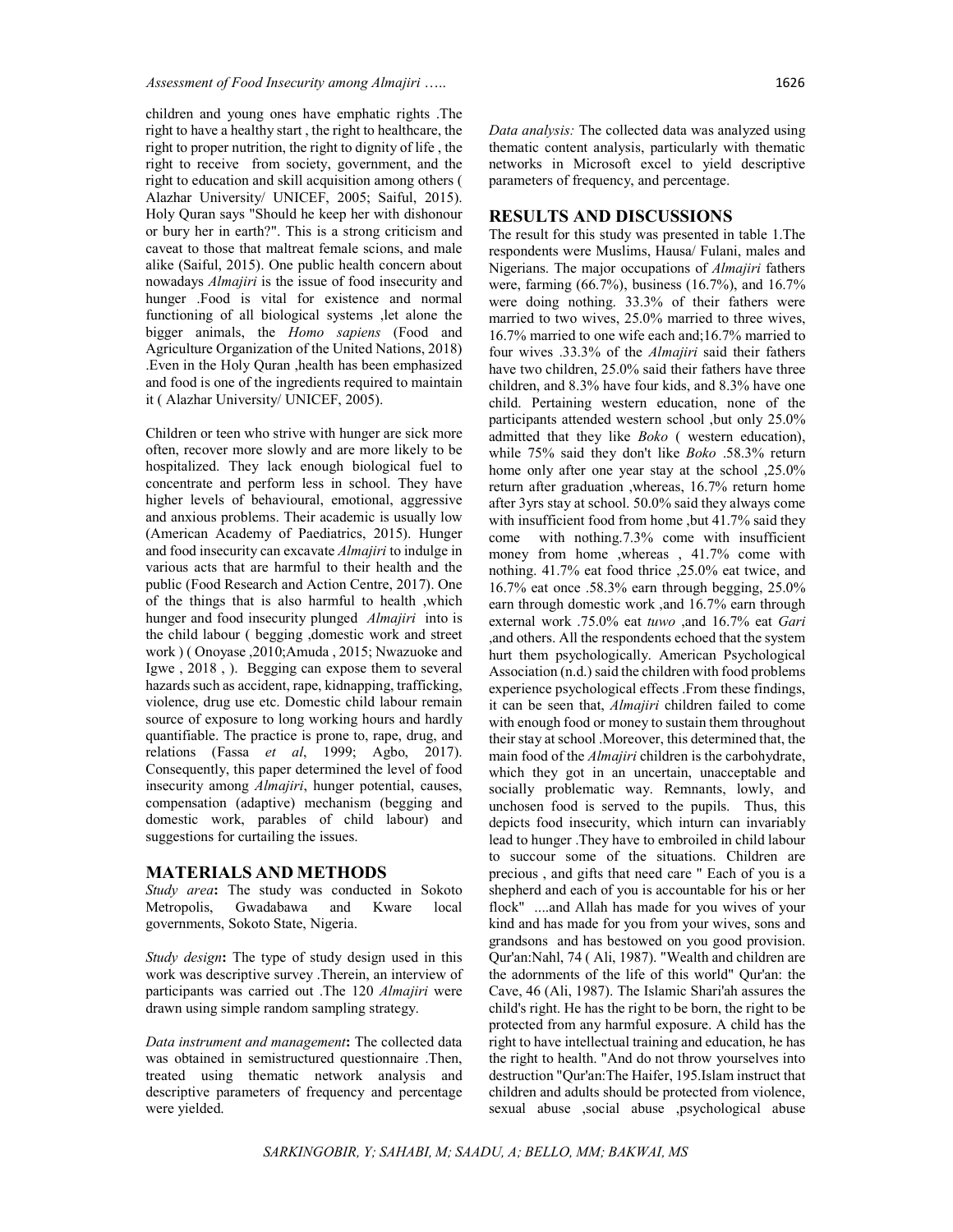,infliction of hardship or harm are all forbidden in Islam . In the same vein, the right of children to education should be reserved. (Saiful, 2015) .Holy qur,an says he keep her with dishonour ,or bury her in earth ? (Ali, 1987).This is a strong criticism and warning at those that maltreat female scions, and male alike. All the aforementioned are from the Islamic perspective.

**Table 1**: Assessment of food insecurity determinants among *Almajiri* in Sokoto Metropolis and its selected environs ( Gwadabawa and Kware ) , Sokoto state ,Nigeria

| Kware)<br>Sokoto state , Nigeria         |           |            |
|------------------------------------------|-----------|------------|
|                                          | Frequency | Percentage |
| Demography                               |           |            |
| Age                                      |           |            |
| $1-6$                                    | 10        | 8.3        |
| $6-9$                                    | 10        | 8.3        |
| 10-12                                    | 10        | 8.3        |
| 13-16                                    | 40        | 33.3       |
| Sex                                      |           |            |
| Male                                     | 120       | 100.0      |
| Religion                                 |           |            |
| Islam                                    | 120       | 100.0      |
| Tribe                                    |           |            |
| Hausa/ Fulani                            | 120       | 100.0      |
| Occupation of father                     |           |            |
| Farming                                  | 80        |            |
| <b>Business</b>                          | 20        | 16.7       |
| Nothing                                  | 20        | 16.7       |
| No of wives of father                    |           |            |
| One                                      | 10        | 8.3        |
| Two                                      | 40        | 33.3       |
| Three                                    | 30        | 25.0       |
| Four                                     | 10        | 8.3        |
| Number of children of father             |           |            |
| Three                                    | 10        | 8.3        |
| Five                                     | 30        | 25.0       |
| Six                                      | 50        | 41.7       |
| Literacy of children                     |           |            |
| Do you like western education?           |           |            |
| Yes                                      | 60        | 50.0       |
| No                                       | 50        | 41.7       |
| Do you come with food from home?         |           |            |
| Yes                                      | 10        | 50.0       |
| No                                       | 50        | 41.7       |
| Do you come with money from home?        |           |            |
| Yes                                      | 10        | 8.3        |
| No                                       | 50        | 41.7       |
| How many times do you eat daily?         |           |            |
| Once                                     | 20        | 16.7       |
| Twice                                    | 30        | 25.0       |
| Thrice                                   | 50        | 41.7       |
| I'm psychologically hurt by my situation | 120       | 100.0      |
| Source of food while at school           |           |            |
| Begging                                  | 70        | 58.3       |
| Domestic work                            | 30        | 25.0       |
| External labour                          | 20        | 16.7       |
| Type of food mostly eaten by Almajiri    |           |            |
| Tuwo / gari                              | 90        | 75.0       |
| Gari                                     | 20        | 16.7       |
| Other                                    | 10        | 8.7        |
| Which time do you return home?           |           |            |
| Yearly                                   | 70        | 58.3       |
| After three years                        | 20        | 16.7       |
| After graduation                         | 30        | 25.0       |
| Do you like boko                         |           |            |
| Yes                                      | 30        | 25.0       |
| No                                       | 90        | 75.0       |

Based on this work, these *Almajiri* were exposed to food insecurity, hunger, begging, child labour and psychological hurt .This is contrary to Islamic and Public Health provisions .Food insecurity refers to limited or uncertain availability of adequate safe food nutrients. It also includes the limited or uncertain ability to get food in a socially acceptable ways (Okolo and Obidigbo, 2015).Food insecurity have direct and

indirect impacts on children in short and long terms .These impacts includes on physical, psychological, and mental health .It excavates malnutrition, lower food insecurity is associated with higher probability of hypertension, coronic heart disease, hepatitis, stroke, cancer, asthma, diabetes, arthritis, and kidney disease. Thus, food insecurity is a strong predictor of higher hospital use and increased health costs (FRAC, 2017).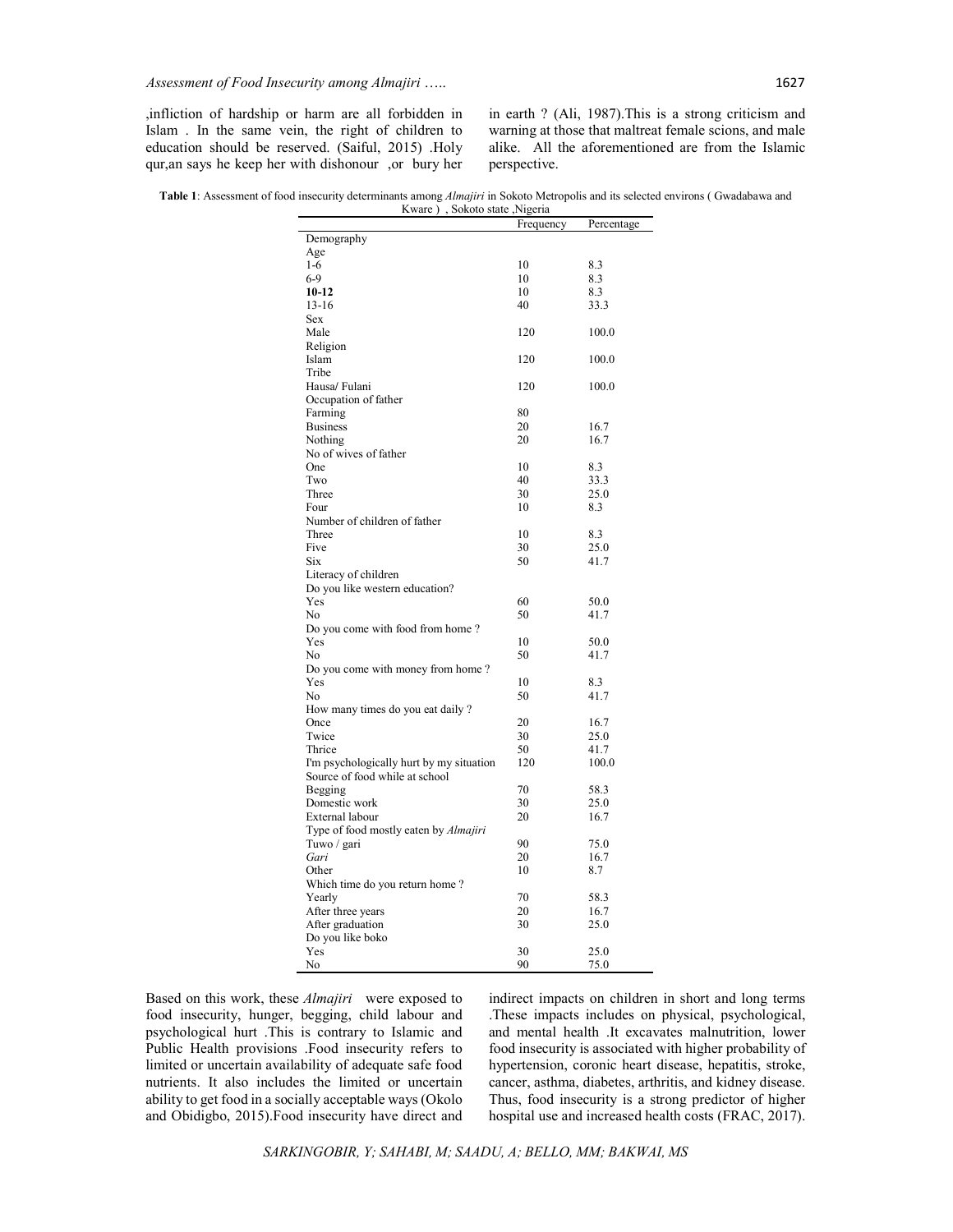Globally, 1 out of 3 persons are in food problem. In response to that so many steps were took ,one of which is the Sustainable Development Goals .Therein, a call is displayed seeking to end hunger (SDG2) (Okolo and Obidigbo, 2015; Olomola, 2017; Abubakar, 2018). Food insecurity is closely linked to hunger and malnutrition and is of serious public health concern in Nigeria .Here, there are about 17 million people that are experiencing food insecurity. This prevalence is projected to increase to 43 million in 2022 if the trend persists (FAO, 2018). Like the adults, the children have many problems because of food insecurity. Some of the public health concerns about the *Almajiri* child are

Psychological effects:

 Food insecurity and hunger can cause toxic stress ( Chilton and Jenny ,2012)

- It affect cognitive capacity
- Food insecure individuals are stigmatized

 Food insecurity is associated with high risk of sickness, such as stomachache, headache, cold etc. Severe form is associated with anxiety, low academic achievement

 It also lead to shame on children (APA, n.d.) b. Behavioural effects

 Make children less attentive ,independent and curious

 Make children to lose self-confidence ,and self esteem

 Make children prone to irritability and nervousness (K- State Research and Extension, 2013). Workers who were exposed to hunger as children are not prepared like their counterparts. Workers who were exposed to hunger as children are less competitive, and seriously restrict human capital (Cook and Jeng, 2009). Children who experienced severe hunger are five times more likely to need counselling. They have more risks of chronic diseases, and more consumers of healthcare resources (Gundersen *et al.*, 2011).

The respondents in this study opined the coping strategies they applied due to hunger and food insecurity. The strategies are begging, external and domestic work. Both of the trio are types of child labour .Firstly, begging is a widely practice norm in the Sahelian states, thus it is not new to quote begging as an alternative or coping strategy for food insecurity and hunger (UNICEF, 2012). In Islam begging is abhorred unless if there is a critical excuse, that is there is no any other means .Islam stressed that guardians should provide their wards with sufficient provision for their study .But because of illiteracy, lack of awareness, poverty and lack of government intervention the begging practice among *Almajiri* is still trending (Dalhat, 2011; Ogunkan, 2011; Senterfeit *et al*.,2013; Maigari, 2017).The begging and labour can pose the *Almajiri* child to much hazards. They are more likely to fall into the hands of miscreants. They are cheap to engage in drugs , and other unsound vices

.They can be cut in accident, and sex exploitation (Amzat, 2008; NRN, 2013).The food insecurity, hunger and labour among *Almajiri* was begotten by culture, poverty, and lack of awareness (Ojo and Adebayo,2012; Ene *et al*., 2018). To decisively deal with the problem, government, Nongovernmental Organizations, should use Islamic teachers and other means to subvert the lack of awareness among parents, so that they become aware of the consequences of sending children to schools without provision, both in Islamic and other perspectives. They should know that ,the norm is unislamic .The community should be enlighten using some sheikhs, because the easiest way of doing that is through Muslim clerics and leaders ( the *Almajiri* accept words from the duo ) .Additionally,

poverty ,should be addressed, more opportunities for western education should be given to children (Ogunkan, 2011; Otaha, 2013; NRN, 2013; Maigari , 2017).

*Conclusion*: Based on the findings of this work, food insecurity and hunger remain one of the public health concerns experienced by *Almajiri* in Sokoto metropolis and its environs (Gwadabawa and Kware) of Sokoto State.

### **REFERENCES**

- Abd, AR (1996). The upbringing of children in Islam .The truth Montreal Canada: Canada .www.as.sidq.org.
- Abubakar, MS (2013). An empirical analysis of households' food insecurity in Gombe state, Nigeria. MSc thesis submitted to Department of Economics, ABU Zaria.
- Ali, Y.A. (1987). The holy Qur'an: English Translation of the meanings. KSA: King Fahad Holy Quran Printing Complex.
- Agbo, CM (2017). The health and educational consequences of child labour in Nigeria. *Health. Sci. J.* 11(1): 1-9.
- Aghedo, I; Eke, J.S. (2013). From alms to arms: the *Almajiri* phenomenon and internal security in northern Nigeria .*Korean J. Policy Stud.*. 28 (3):97-123.
- American Academy of Paediatrics (2015). Promoting food security for all children. *Paediatrics*, 38 (2): 135-150.
- American Psychological Association (n.d.). What are the psychological effects of hunger on children? .www.APA.org/about/gv/pi.
- Amuda, JY (2015). Working conditions and consequences of child labour in Nigeria. *OIDA Inter. J. Sustainable Develop.* 1(7): 53-72.